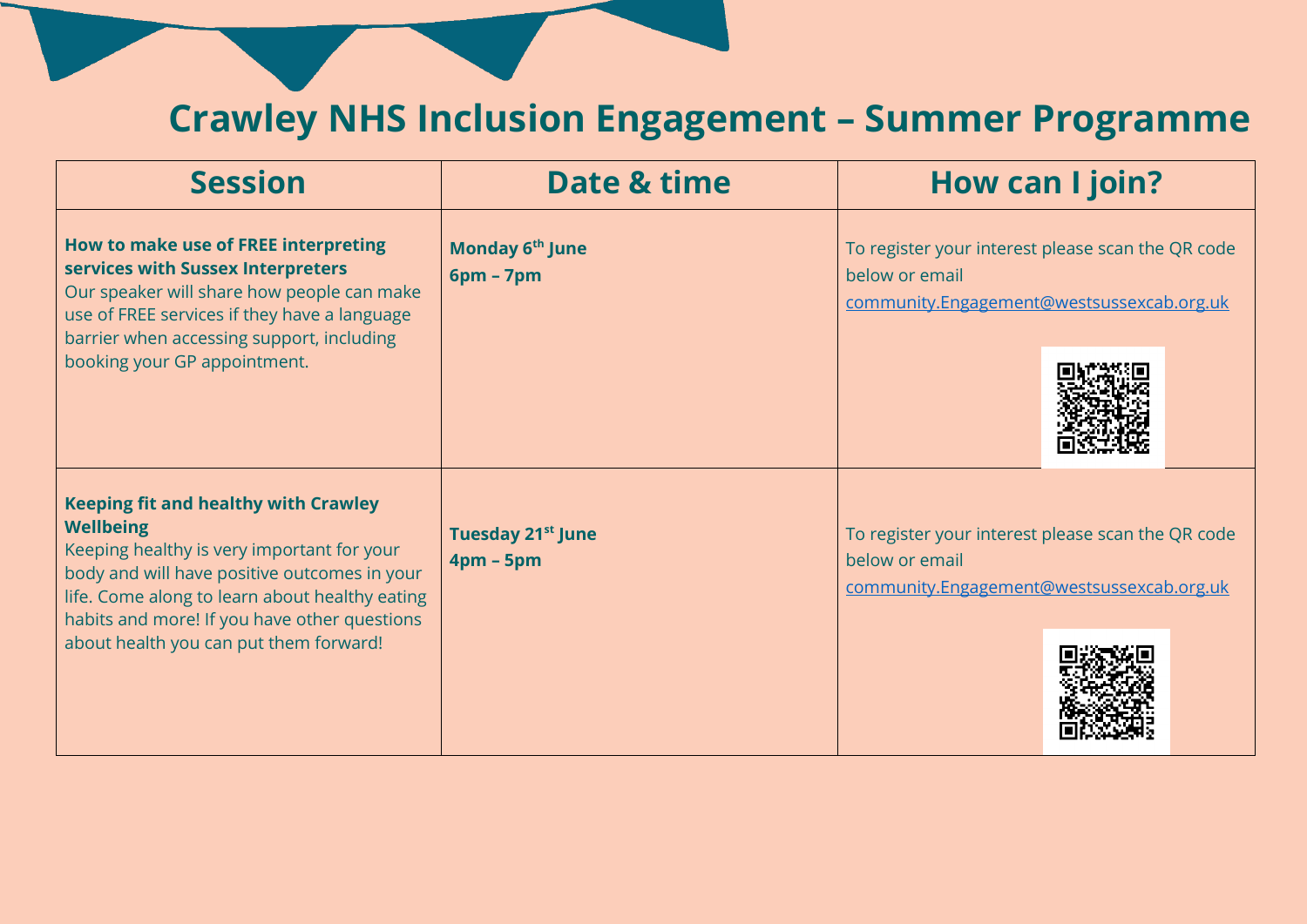| <b>Cost of living crisis and support available</b><br>Come along to share your insights on the cost<br>of living crisis. We will also discuss how we<br>can overcome the difficulties. Is there<br>anything you're struggling with in particular<br>and would like more information on? Share<br>them in this session! | Monday 4 <sup>th</sup> July<br>$12pm - 1pm$   | To register your interest, please scan the QR code<br>below or email<br>community.Engagement@westsussexcab.org.uk    |
|------------------------------------------------------------------------------------------------------------------------------------------------------------------------------------------------------------------------------------------------------------------------------------------------------------------------|-----------------------------------------------|----------------------------------------------------------------------------------------------------------------------|
| <b>Income Maximisation</b><br>With the current cost of living crisis, it is<br>important to be aware of the support that is<br>available to you and what you may be entitled<br>to. Come along to increase your knowledge<br>on how you can maximise your income!                                                      | Tuesday 19th July<br>$5pm - 6pm$              | To register your interest, please scan the QR code<br>below or email<br>community.Engagement@westsussexcab.org.uk    |
| <b>Accessing Services: Community Transport</b><br>Join us and our guest speaker from<br>Community Transport who will share how<br>people can make use of FREE transport<br>services if they are unable to travel around<br>themselves, for example due to a disability or<br>cost.                                     | Tuesday 2 <sup>nd</sup> August<br>$5pm - 6pm$ | To register your interest,<br>please scan the QR code<br>below or email<br>community.Engagement@westsussexcab.org.uk |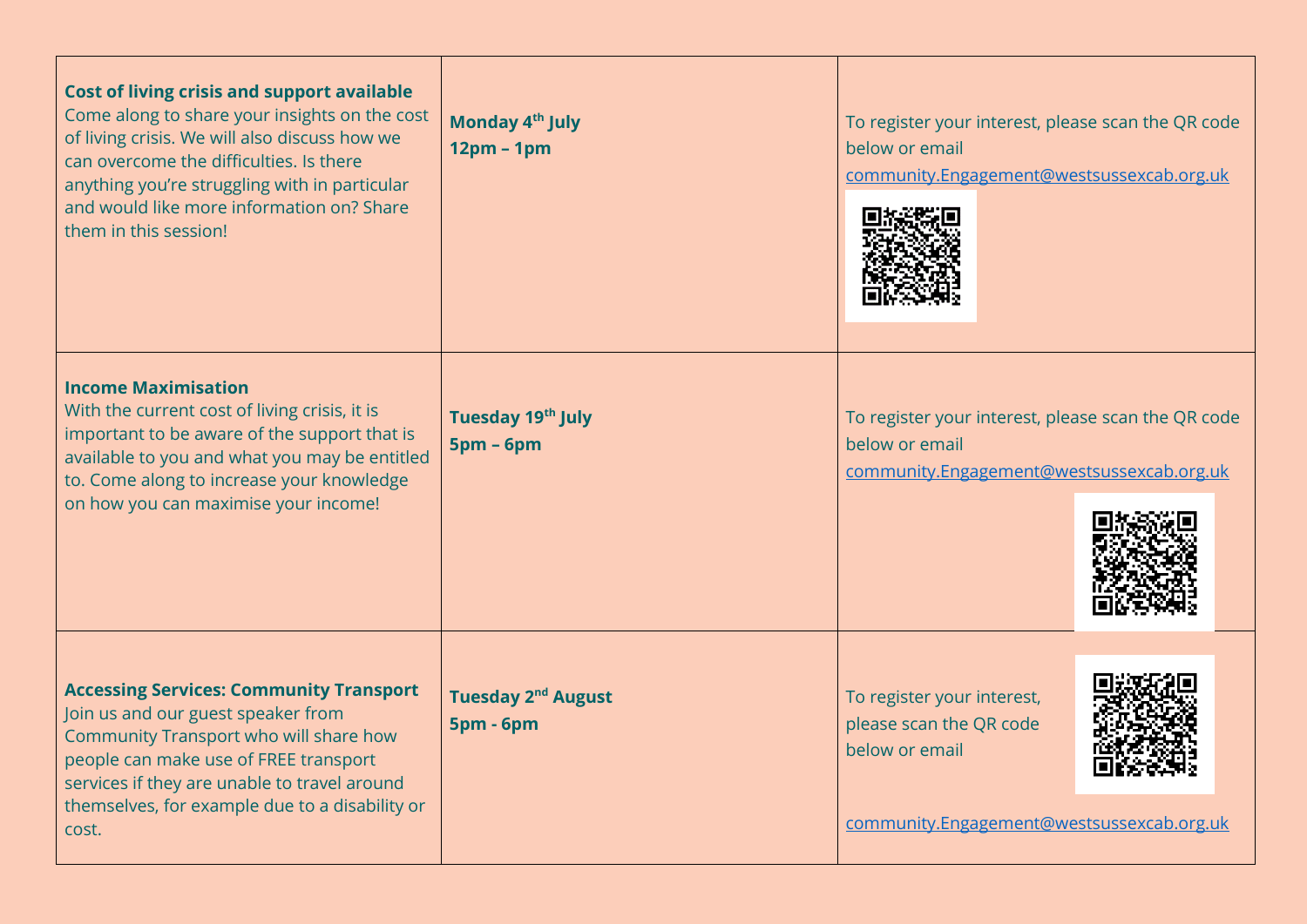| <b>Volunteering at Citizens Advice</b><br>Volunteering with us is a great way to<br>increase your employability, widen your skills,<br>and update your CV! Increasing you skill set<br>Come along to learn how you can widen your<br>skills while being a valued member of the<br>team.                                                                                            | (Week commencing 15 <sup>th</sup> August)<br>Keep an eye on our channels! | To register your interest, please email<br>community.Engagement@westsussexcab.org.uk |
|------------------------------------------------------------------------------------------------------------------------------------------------------------------------------------------------------------------------------------------------------------------------------------------------------------------------------------------------------------------------------------|---------------------------------------------------------------------------|--------------------------------------------------------------------------------------|
| <b>Employability and Training Opportunities</b><br>Are you interested in updating your skills<br>through FREE training opportunities? Come<br>along to increase your knowledge on how you<br>can increase your employability!                                                                                                                                                      | (Week commencing 29 <sup>th</sup> August)<br>Keep an eye on our channels! | To register your interest, please email<br>community.Engagement@westsussexcab.org.uk |
| <b>Accessing Services: Registering with the GP</b><br>Come along and learn more about registering<br>with the GP, including what paperwork is<br>needed, why and how that data is processed.                                                                                                                                                                                       | To be confirmed!<br>Keep an eye on our channels!                          | To register your interest, please email<br>community.Engagement@westsussexcab.org.uk |
| <b>FREE health check with Crawley Wellbeing</b><br>NHS Health Checks to help prevent Diabetes,<br>Heart Disease, Stroke and other health risks.<br>There is an eligibility criteria for this, however<br>other FREE checks are available. Come along<br>to find out more about how to get access to<br>this! If you have other questions about health<br>you can put them forward. | To be confirmed!<br>Keep an eye on our channels!                          | To register your interest, please email<br>community.Engagement@westsussexcab.org.uk |